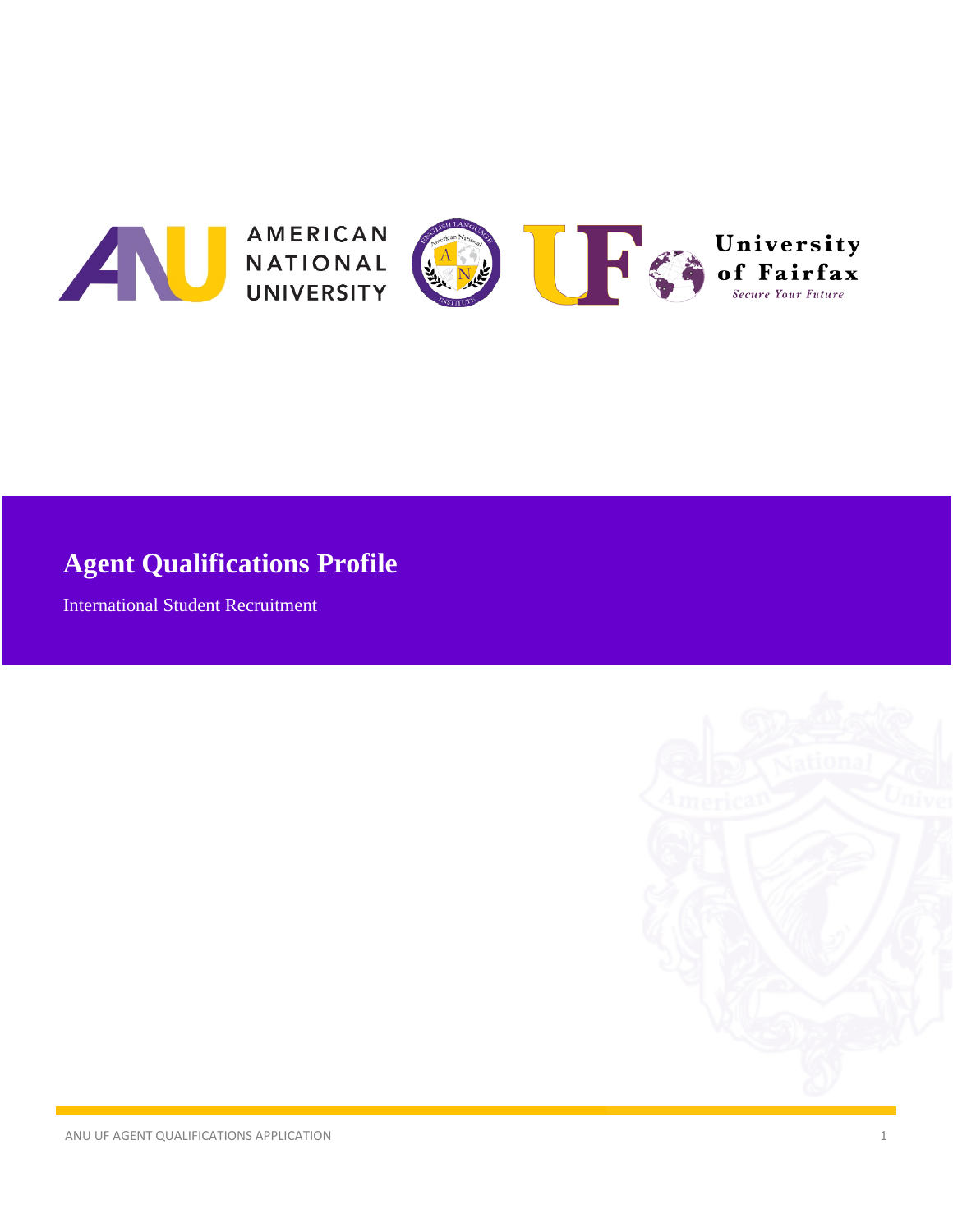### I. Scope of Work

American National University and The University of Fairfax ("The University") are expanding its international enrollment using referral agencies and consultants. The University is soliciting referral agents who speak the local language, understand the cultures and who possess the information necessary for a smooth transition for prospective students.

#### II. Agency Selection Criteria

The selected referral agencies must demonstrate an established record in ethical international student recruitment practices with proven student placement success rates.

#### III. Agent Qualifications

| A. Agency Overview                             |                                                                                                                        |  |  |  |
|------------------------------------------------|------------------------------------------------------------------------------------------------------------------------|--|--|--|
| <b>Agency Name</b>                             |                                                                                                                        |  |  |  |
| <b>Mailing Address</b>                         | <u> 1989 - Johann John Stoff, deutscher Stoffen und der Stoffen und der Stoffen und der Stoffen und der Stoffen un</u> |  |  |  |
| City, State/Region                             |                                                                                                                        |  |  |  |
| Postal Code                                    |                                                                                                                        |  |  |  |
| Country                                        | <u> 1980 - Johann John Stone, mars eta bat eta bat eta bat eta bat ez arte eta bat ez arte eta bat ez arte eta b</u>   |  |  |  |
| Please provide a brief overview of your agency |                                                                                                                        |  |  |  |
|                                                |                                                                                                                        |  |  |  |
|                                                |                                                                                                                        |  |  |  |
|                                                |                                                                                                                        |  |  |  |
|                                                |                                                                                                                        |  |  |  |
|                                                |                                                                                                                        |  |  |  |
|                                                |                                                                                                                        |  |  |  |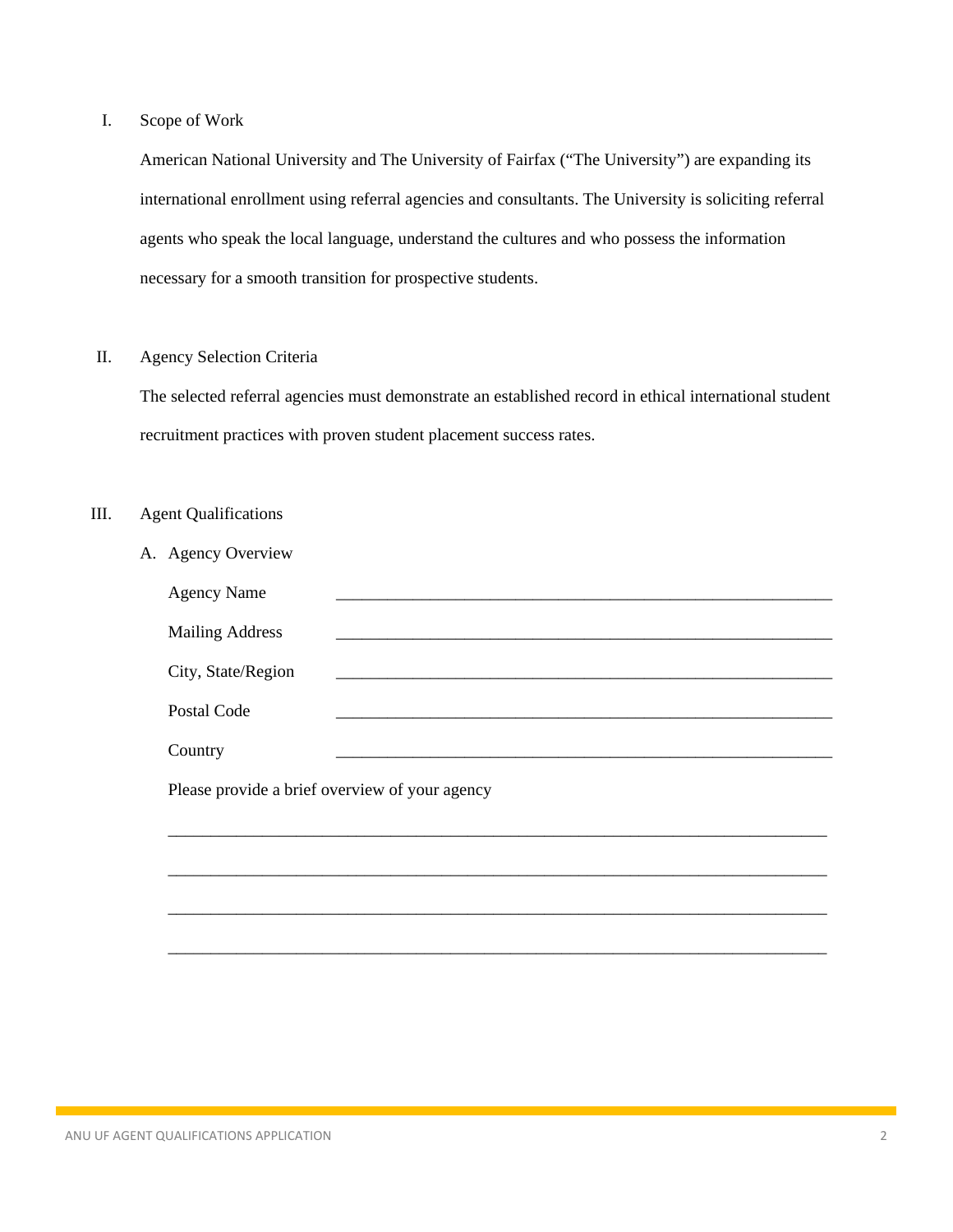## B. Contact(s)

|                    | Director, Owner, and/or Manager authorized to sign contracts:                                                         |
|--------------------|-----------------------------------------------------------------------------------------------------------------------|
| Name:              |                                                                                                                       |
| Title:             |                                                                                                                       |
| Email:             |                                                                                                                       |
| Phone:             |                                                                                                                       |
|                    | Person(s) authorized to be the administrative contact for this contract:                                              |
| Name:              |                                                                                                                       |
| Title:             |                                                                                                                       |
| Email:             |                                                                                                                       |
| Phone:             | <u> 1980 - Johann Barn, mars ann an t-Amhain an t-Amhain an t-Amhain an t-Amhain an t-Amhain an t-Amhain an t-Amh</u> |
|                    | Person(s) responsible for marketing of this contract:                                                                 |
| Name:              |                                                                                                                       |
| Title:             |                                                                                                                       |
| Email:             |                                                                                                                       |
| Phone:             | <u> 1989 - Johann Barbara, martin amerikan basar dan berasal dalam berasal dalam basar dalam basar dalam basar da</u> |
|                    | Person(s) responsible for processing commissions:                                                                     |
| Name:              |                                                                                                                       |
| Title:             |                                                                                                                       |
| Email:             |                                                                                                                       |
| Phone:             |                                                                                                                       |
|                    | Person(s) responsible for receiving and distributing academic updates from the university among                       |
| agency counselors: |                                                                                                                       |
| Name:              |                                                                                                                       |
| Title:             |                                                                                                                       |
| Email:             |                                                                                                                       |
| Phone:             |                                                                                                                       |

ANU UF AGENT QUALIFICATIONS APPLICATION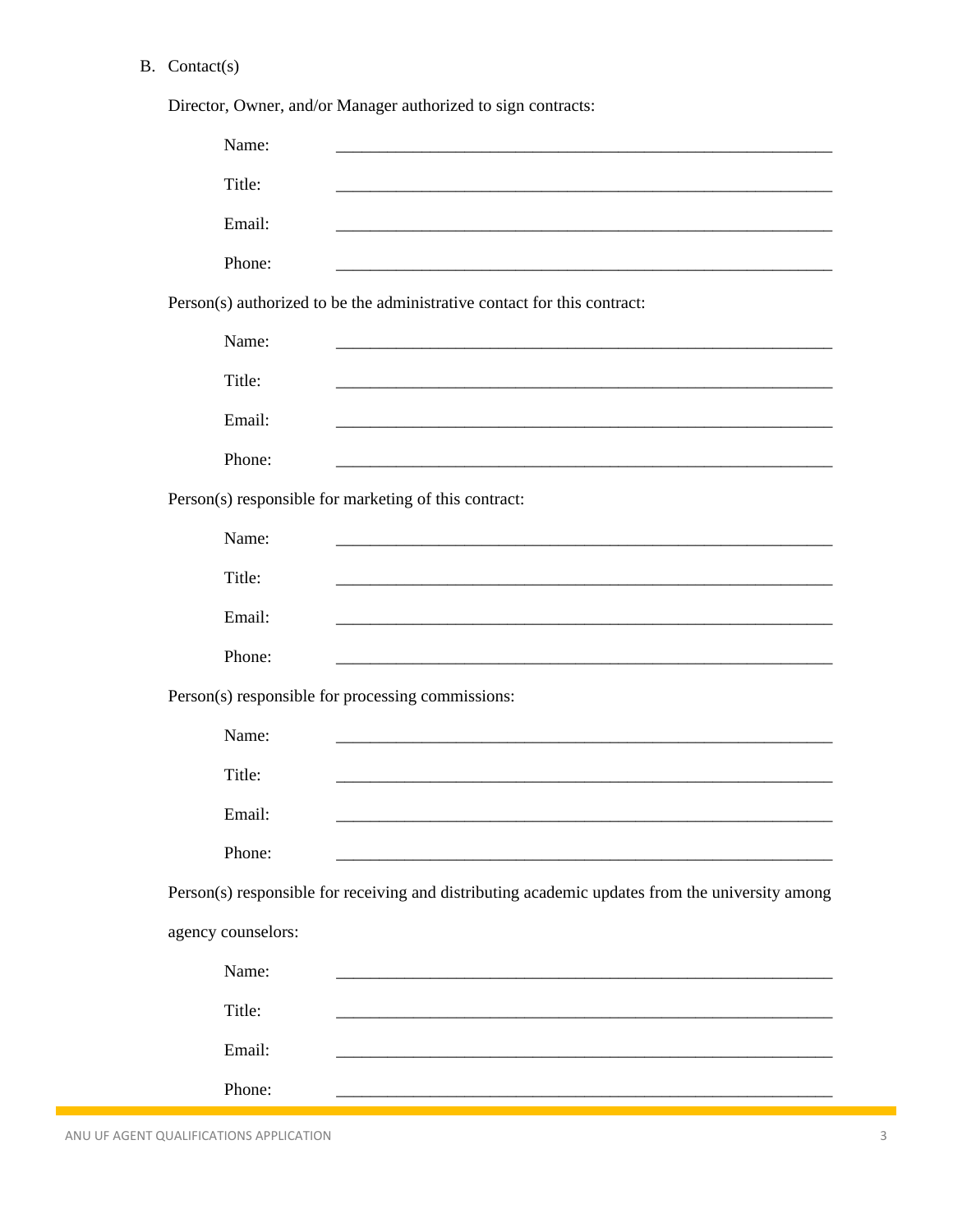C. Digital Presence

| Website                  |  |  |  |
|--------------------------|--|--|--|
|                          |  |  |  |
|                          |  |  |  |
| Social Media Address(es) |  |  |  |

\_\_\_\_\_\_\_\_\_\_\_\_\_\_\_\_\_\_\_\_\_\_\_\_\_\_\_\_\_\_\_\_\_\_\_\_\_\_\_\_\_\_\_\_\_\_\_\_\_\_\_\_\_\_\_\_\_\_

D. Experience-related Questions

Describe how your agency differentiates itself from your competitors.

What is your recruitment coverage? How many counseling/sales agents? How many offices? Where are your offices located?

\_\_\_\_\_\_\_\_\_\_\_\_\_\_\_\_\_\_\_\_\_\_\_\_\_\_\_\_\_\_\_\_\_\_\_\_\_\_\_\_\_\_\_\_\_\_\_\_\_\_\_\_\_\_\_\_\_\_\_\_\_\_\_\_\_\_\_\_\_\_\_\_\_\_\_\_\_\_

\_\_\_\_\_\_\_\_\_\_\_\_\_\_\_\_\_\_\_\_\_\_\_\_\_\_\_\_\_\_\_\_\_\_\_\_\_\_\_\_\_\_\_\_\_\_\_\_\_\_\_\_\_\_\_\_\_\_\_\_\_\_\_\_\_\_\_\_\_\_\_\_\_\_\_\_\_\_

\_\_\_\_\_\_\_\_\_\_\_\_\_\_\_\_\_\_\_\_\_\_\_\_\_\_\_\_\_\_\_\_\_\_\_\_\_\_\_\_\_\_\_\_\_\_\_\_\_\_\_\_\_\_\_\_\_\_\_\_\_\_\_\_\_\_\_\_\_\_\_\_\_\_\_\_\_\_

\_\_\_\_\_\_\_\_\_\_\_\_\_\_\_\_\_\_\_\_\_\_\_\_\_\_\_\_\_\_\_\_\_\_\_\_\_\_\_\_\_\_\_\_\_\_\_\_\_\_\_\_\_\_\_\_\_\_\_\_\_\_\_\_\_\_\_\_\_\_\_\_\_\_\_\_\_\_

\_\_\_\_\_\_\_\_\_\_\_\_\_\_\_\_\_\_\_\_\_\_\_\_\_\_\_\_\_\_\_\_\_\_\_\_\_\_\_\_\_\_\_\_\_\_\_\_\_\_\_\_\_\_\_\_\_\_\_\_\_\_\_\_\_\_\_\_\_\_\_\_\_\_\_\_\_\_

\_\_\_\_\_\_\_\_\_\_\_\_\_\_\_\_\_\_\_\_\_\_\_\_\_\_\_\_\_\_\_\_\_\_\_\_\_\_\_\_\_\_\_\_\_\_\_\_\_\_\_\_\_\_\_\_\_\_\_\_\_\_\_\_\_\_\_\_\_\_\_\_\_\_\_\_\_\_

Over the past three (3) calendar years, what is the average number of students per year that your

\_\_\_\_\_\_\_\_\_\_\_\_\_\_\_\_\_\_\_\_\_\_\_\_\_\_\_\_\_\_\_\_\_\_\_\_\_\_\_\_\_\_\_\_\_\_\_\_\_\_\_\_\_\_\_\_\_\_\_\_\_\_\_\_\_\_\_\_\_\_\_\_\_\_\_\_\_

agency has recruited? \_\_\_\_\_\_\_\_\_\_\_\_\_\_\_\_\_\_\_\_\_\_\_\_\_\_\_\_\_\_\_\_\_\_\_\_\_\_\_\_\_\_\_\_\_\_\_\_\_\_\_\_\_\_\_\_\_\_

Do you belong to any organizations, such as NAFSA, ICEF, etc.? Please explain.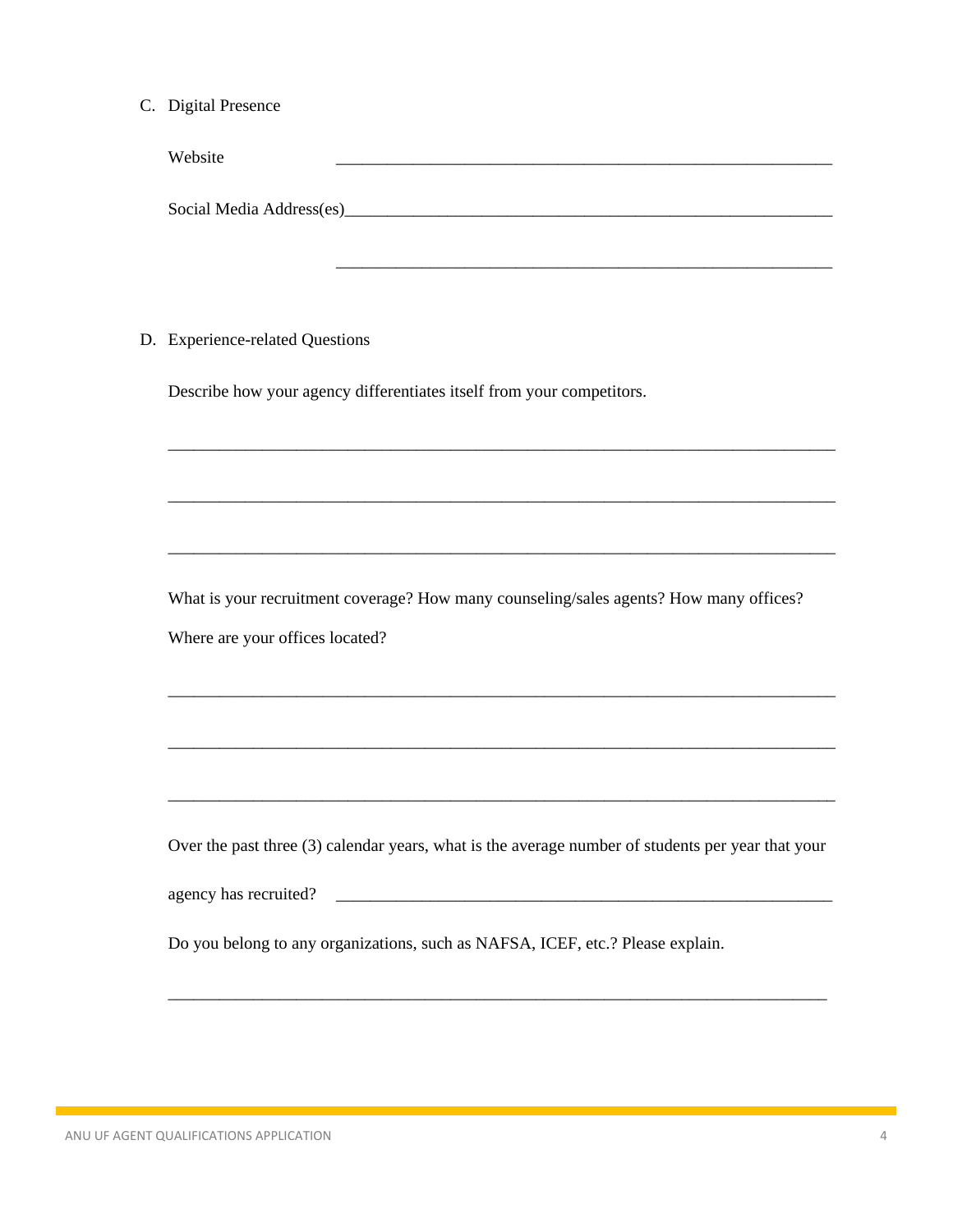E. Marketing-related Questions

Describe how you reach your audience, what campaigns you use, and the results you expect to achieve.

What types of promotional events do you participate in?

Do you partner with any other agencies, consulting firms, or independent agents?

#### F. U.S. University Reference

| <b>University Name:</b> |  |
|-------------------------|--|
| <b>Contact Name:</b>    |  |
| Email:                  |  |
| Phone:                  |  |